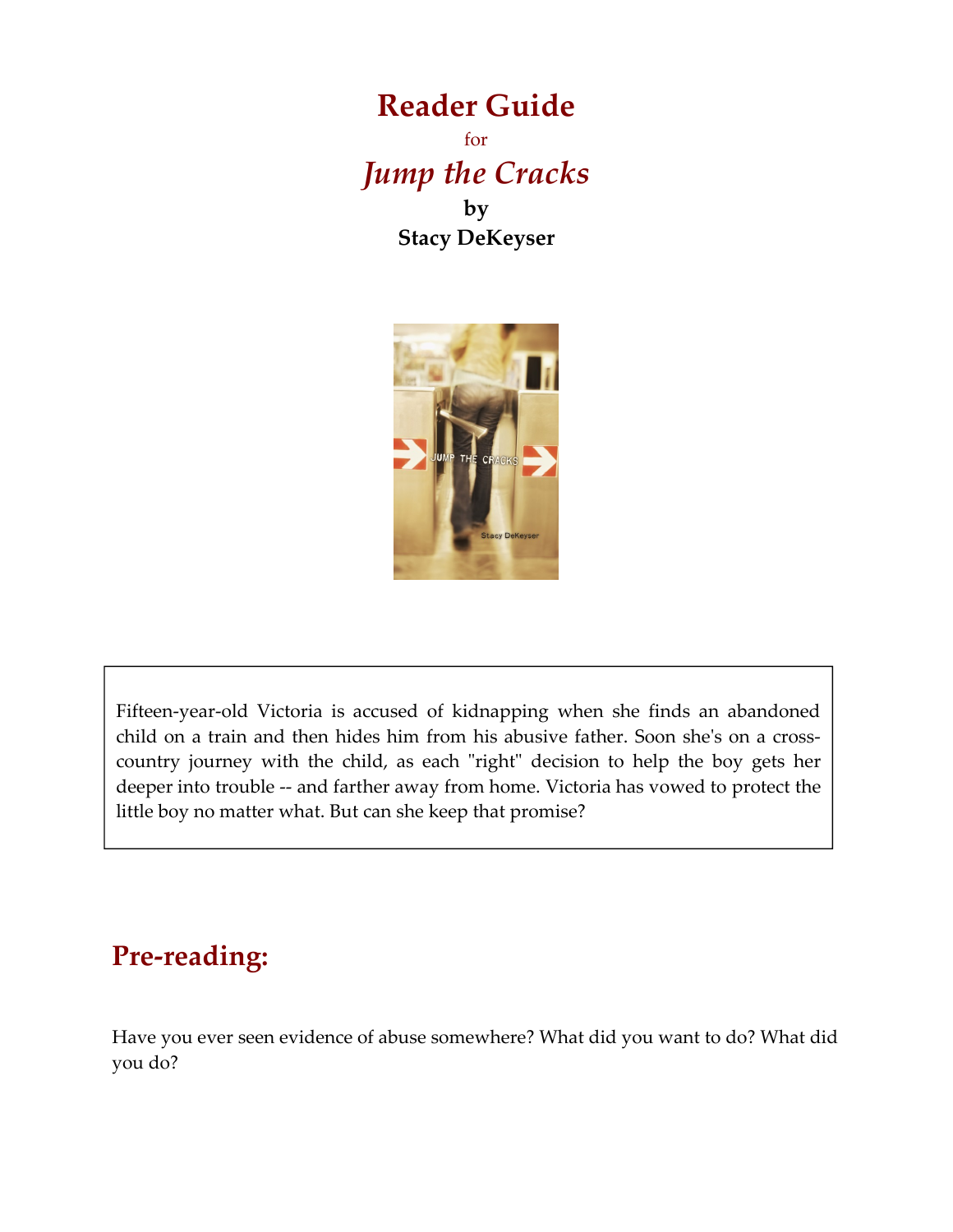# **Discussion Questions:**

- 1. Why is Victoria heading into the city? Why is she so angry with her parents? Are her feelings justified?
- 2. Describe Victoria's trip into the city. What does she see? What are her options? What would you do?
- 3. Do you think most people ignore instances of public child abuse? Why or why not? What should be done to help the children?
- 4. List the sequence of events that leaves Victoria holding a baby on the way to Newark. Would you be afraid of Jake?
- 5. How scared would you be in this situation? What does Victoria have working for her? What details are stacked up against her to care for this child?
- 6. Describe Victoria's dad's reaction to her situation. Is this typical for him? For most parents? Are most parents this bad at listening?
- 7. How would returning immediately to New York be a trap for both Victoria and Wills? Would you have the courage to just keep going or not?
- 8. How could Wills fall through the cracks? Do many kids fall through them? Why? Are Victoria's decisions connected to her parents divorce? How?
- 9. Victoria's family trip to the Grand Canyon was that one perfect moment. Have you had one with your own family? Do you think Wills has?
- 10. Where does Victoria decide they should go? Where do they end up? What do they do to pass the time? Do you think she is taking good care of her charge? Why or why not?
- 11. "Wills and I needed exactly the same things. Love Security. One place to call home. Someone to help us feel safe in an unsafe world." (p.100) Do you agree? What do you need?
- 12. How does Victoria try to meet the physical, social and emotional needs of Wills? Do you think she would be capable to do this long-term or not? Why? Would you want to be responsible for a toddler full time?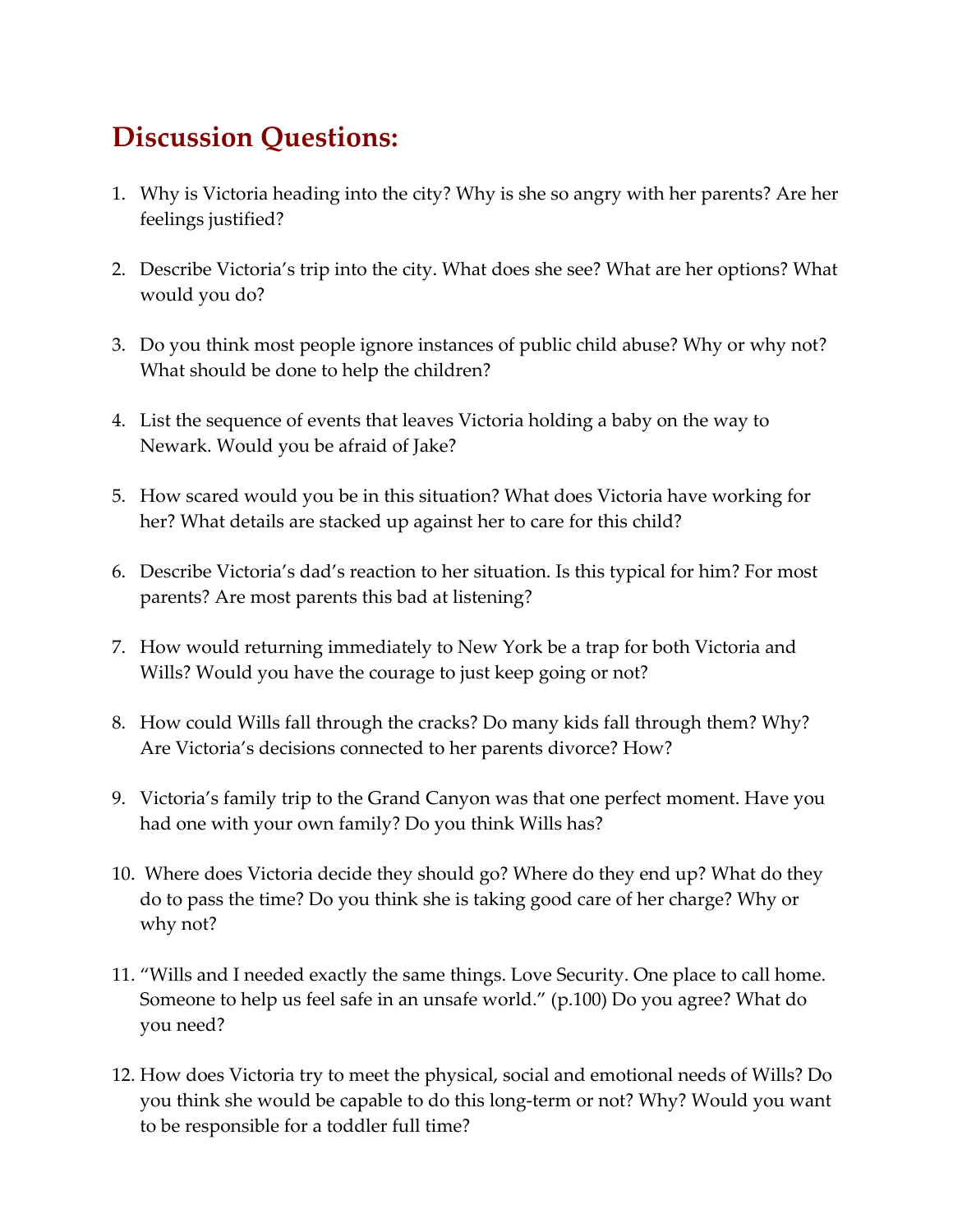- 13. Who is Miss Theresa or Tee? How is she different from all the other adults so far? Does she threaten Victoria's plans? How? Do you blame her?
- 14. Victoria insists that she won't break her promise to Wills. Miss Theresa assures her that adults have learned "not to make promises we can't keep." (p. 124) Who is right here? Is it better to make no promises than to break them?
- 15. What conclusions does Victoria make about Wills's mother? In the end, what happens? How do you think Victoria was changed by the experience?
- 16. What do you think happens after the story ends? Do you think Miss Theresa will win custody of Wills, or Sandra Jean? What do you think would happen in real life? Who do you think Wills ought to live with, and why?

# **Projects:**

#### **Language Arts:**

Write a scene between Sandra Jean and Victoria after the novel has closed. What do you think they would say to one another? Stay true to the characters and the events from the story.

#### **Music:**

Create a playlist that would go with the events of the story. Explain why you chose the songs that you did.

#### **Art:**

Create two pieces of art: One through the eyes of Victoria the other through the eyes of Wills or Sandra Jean. You can use any media that you like but you must explain your choices in a brief artist's statement on the back.

#### **Math:**

Figure out how far \$800 would go with a toddler. You must budget for the following: lodging, meals, diapers, a weeks worth of clothing, and a Laundromat to clean them. Then calculate how far even \$10,000 would get you. But this time you must have an apartment, furniture, and utilities.

#### **Health/Wellness:**

Create a poster, website, or PowerPoint presentation (like a public service announcement) about child abuse. Research facts and figures from a reputable source to use in your presentation.